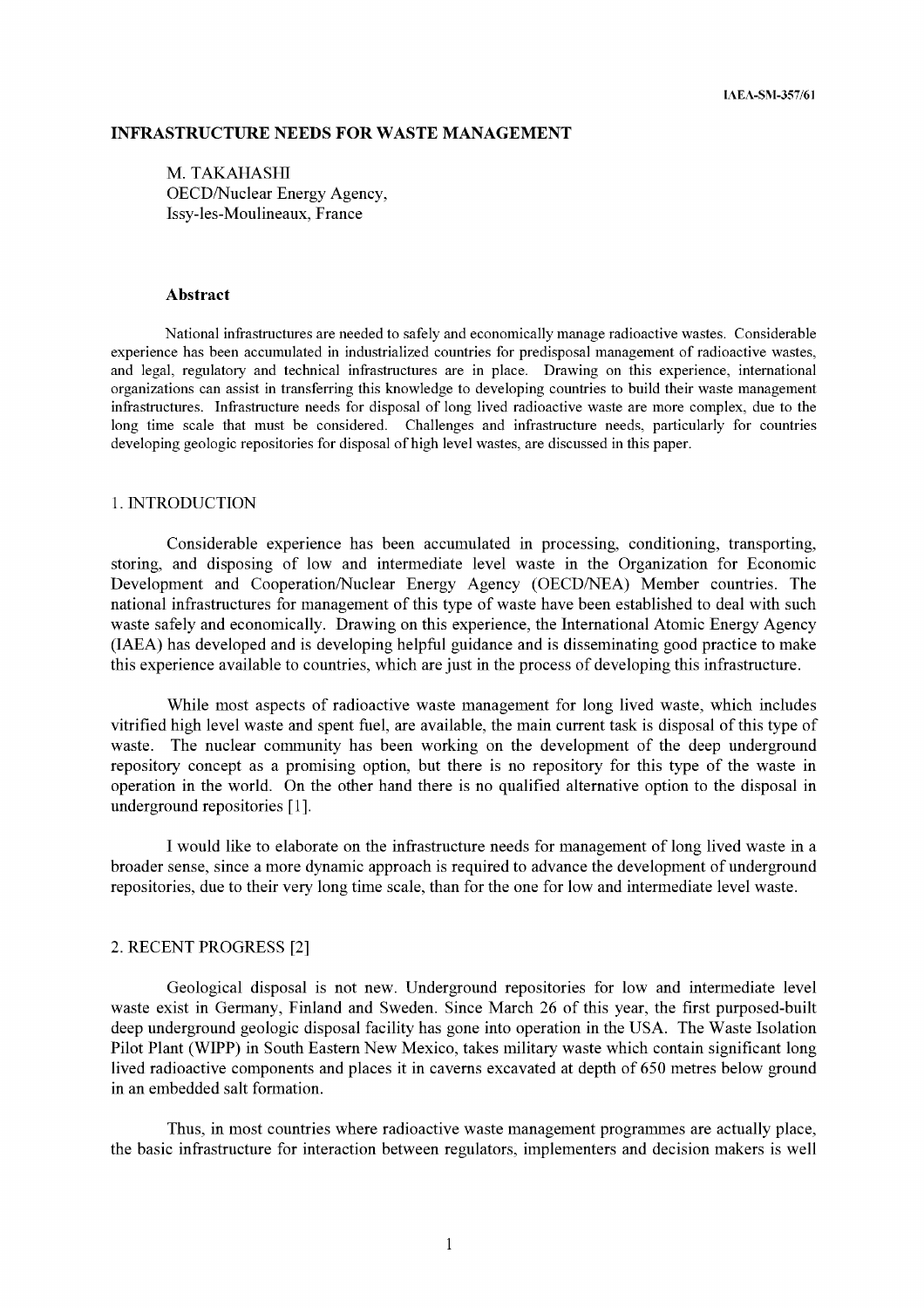established to proceed in societal, cultural and politically acceptable way. What is required for long lived waste would be adjustment to specific needs, taking account of its very long time scale.

Programmes for development of underground repositories for long lived waste are making progress towards this goal. In the USA, the Yucca Mountain project on a site in Southern Nevada has made progress toward an important decision making point. A comprehensive viability assessment went to congress in December 1998. In France, a decision was taken to build an underground laboratory on a candidate site for underground repository. In Finland, one local community has agreed to host a national repository, and a final siting decision should be made in the year 2000. In Sweden, it is planned to start the investigation of 2 sites within a few years into the 21st century.

Projects towards geologic disposal of high level waste have marked a considerable development status but have been recently interrupted, based on decision in which politics and public opinion played an important role. This has affected for example,, advanced projects in Canada, UK, Switzerland and Germany. That is one of the reasons why I consider that a dynamic approach for advancing repository development is necessary.

Recent experience is a sign of growing influence of the so-called non-technical stakeholders. This will pose a great challenge for the traditionally technology-centred waste management community not only to inform those stakeholders, but also to address and incorporate their concerns in their thinking and work [3].

# 3. CHALLENGES AND INFRASTRUCTURE NEEDS

The infrastructure for nuclear power programmes constitutes a framework of the one for waste management. Of course, general infrastructure for management of long lived waste is not necessarily different from the existing one for low and intermediate level waste [4]. Nevertheless, adjustment is necessary to address specific issues related to the management of long lived waste. Since we have a tendency to discuss so-called "hard" aspects of infrastructure, I would try to shed light on 5 major areas, what I will refer to as, the "soft" infrastructure.

(1) It is essential to increase technical confidence by carrying out field experiments, especially in underground laboratories. Such a laboratory is considered to be an important step to develop underground engineering and to collect invaluable data for testing of scientific and mathematical models used in safety assessments. More than 10 facilities provide opportunities for R and D work at locations that are not seen as repository sites, while a few others are located at potential deep repository sites. Some have acted as a centre for international co-operative research projects [2]. The laboratory can certainly address an emerging issue on the development and testing of engineered barriers. There is unanimous agreement that engineered barriers play an important role in the concept of robustness of a repository, by providing a high degree of long term containment through a combination of physical barriers and chemical controls.

(2) It is necessary to strengthen confidence in assessment, especially understanding the evolution process of geological media and repository, methods and data, taking into account future development. In recent years, improved scientific understanding has provided the means and instruments for a more realistic evaluation of the potential behaviour of geologic disposal systems. Consequently, while being aware of all shortcomings and limits of predictive theoretical modules, more confidence can be placed in up to date safety assessment technique [5]. Developments have also been made in techniques for promoting comprehensive consideration of relevant features, events and processes.

In addition, understanding has improved in assessing the role of different types of uncertainty, e.g. due to the lack of detailed knowledge of site specific data, and a method has been developed for handling these uncertainties. Thus, today there is more overall confidence that the result of assessments that employ such methods, model and data are a reliable basis for reaching acceptability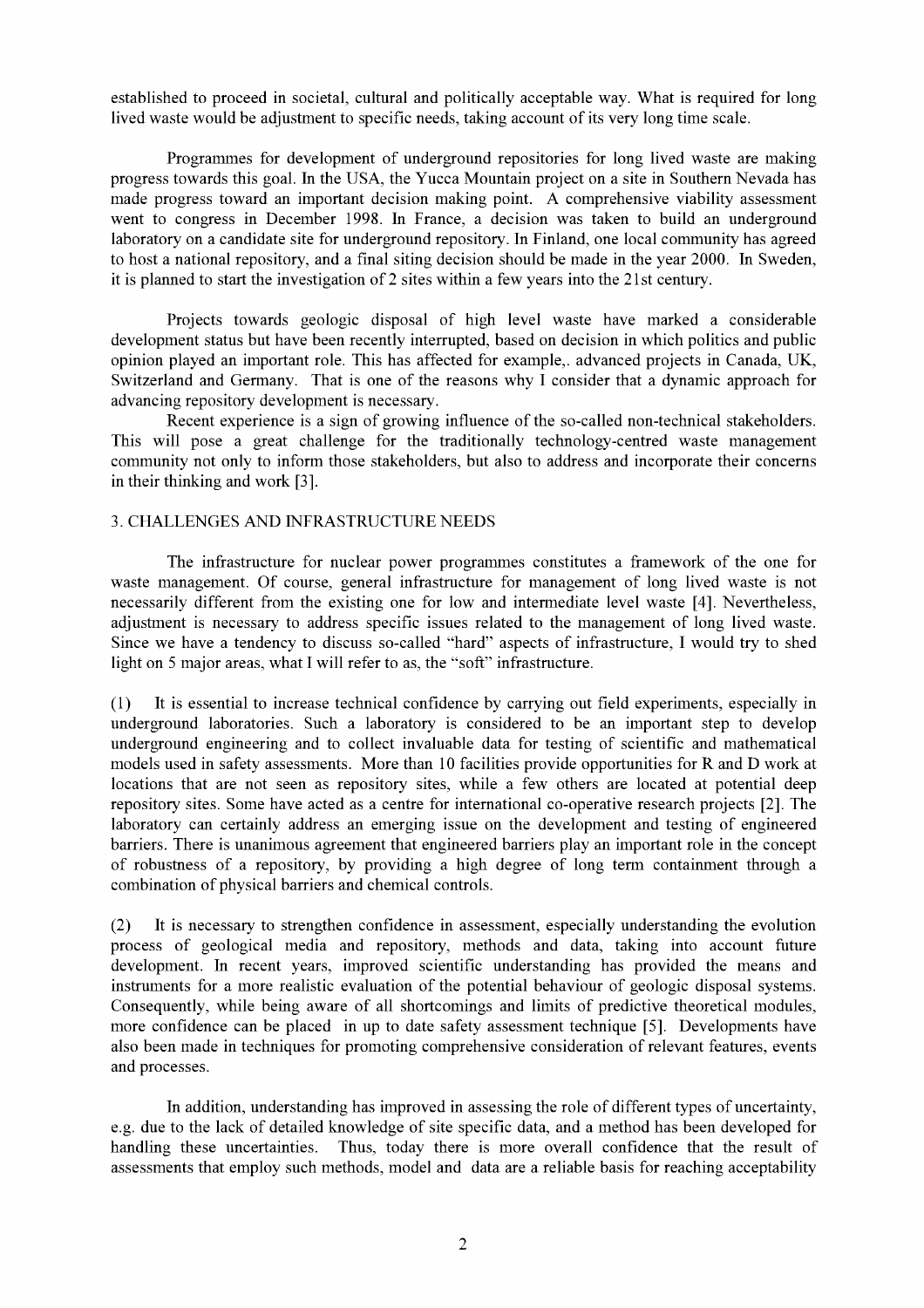of a repository site and design. International peer reviews, which the NEA has been providing, would be an additional measure to strengthen technical confidence. [6]

(3) The regulatory framework is the most decisive part of the waste management infrastructure. It is based on the experience which has been gained through the licensing process for facilities for disposal of low and medium level waste through review of safety studies and support of decision making at various stages of deep geological repositories. Regulatory guidelines are being reviewed which set out principles and specific requirements for underground disposal. Site-specific requirements have been set out in some countries and more detailed guidance are developed for demonstrating implementer's compliance with regulatory requirements. A process of regulator/implementer exchange of views has been established in many countries, including review of the implementer's researches activities, and iterative safety assessments. This process should be also seen as a complex network of regulators, implementers and decision makers to achieve different tasks and fill respective responsibilities, interacting with each other and their respective environment of political, economical and societal interests.

(4) Financial and liability aspects deserve special attention in view of the very long term risk implications. Funds for management of long lived waste have been collected and set aside for future needs in various forms in the NEA Member countries. The process of repository development is long, and the operation of a repository will probably last, at least, for 50 to 60 years. When considering the siting, construction and closing phases, the whole process could take us to 100 years. Then, the post closure phase follows. Under the current competitive environment, special considerations would be necessary to secure funds for long term financial and liability for management of long lived waste [7].

(5) The process for decision making requires additional attention since a variety of stakeholders are involved. The long duration of this process, the novelty and complexity of the task imply that detailed planning of the entire repository development process at the outset of a project is not possible. Although discrete stages can be defined at the outset, detailed planning must proceed iteratively as information and experience become available. A number of inter-dependent decisions must be taken throughout the planning, construction, operation, closure of the facility and post closure actions. The process also requires certain flexibility to allow planning and implementation to be responsive to new findings and to possible changes in the legal and regulatory framework of a country. A flexible approach means that alternative options are, where possible, continually reviewed and compared with the state of the art in geological disposal including long term surface storage, retrievability, and transmutation. On the other hand, in order to preserve credibility and confidence in this step-wise approach itself, there must be an understanding of what is to be broadly achieved at each step, and what would be required to make this step. Technical and scientific inputs can be also addressed in such an open discussion [8].

# 4. CONCLUSION

Based on technical achievements and experience in the management of short lived radioactive waste, as well as of non-radioactive waste, the community working on implementing geological disposal programmes has been clarifying the technical and non-technical infrastructure requirements for implementing geological disposal of long lived waste. But the confidence in the long term safety of geological disposal gained by experts is not necessarily shared by non-expert groups. There is widespread recognition, within the waste management community, that the critical path towards implementation of repository development programmes is increasingly determined by a broader community.

Some recent experience in major waste disposal programmes can be interpreted as an indication that existing infrastructures for waste disposal are not well equipped to deal with complex situations. This situation requires an integrated approach for giving attention to important but not